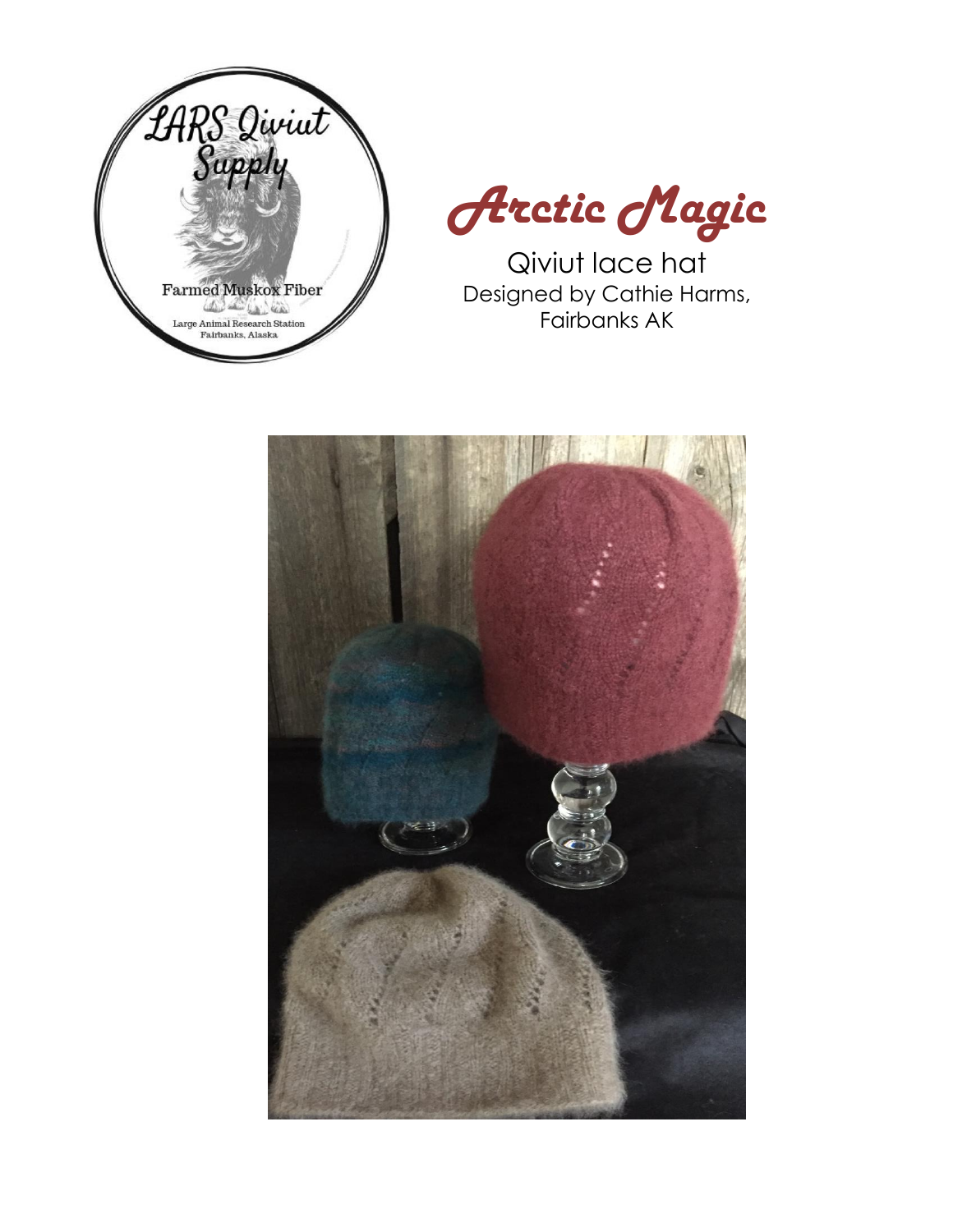

**Arctic Magic** 

A Qiviut Lace Hat https://www.uaf.edu/lars/

### **Skills needed:**

- Long tail cast on, increasing, decrease (k2tog), yarn over
- Circular knitting
- Reading charts

### **Materials:**

1 oz qiviut, natural, in fingering weight

#### **Needles:**

- 3.5 mm (American size 4) 32" circular needle for magic loop, or 16"
- 3.5 mm (American size 4) double pointed needles (if using 16" circular)

### **Gauge:**

20 stitches, 20 rows per 10 cm (4 ") on size 3.5 mm (US # 4) in stockinette.

#### **Size:**

- fits 22" head
- size can be decreased by going down a needle size, repeating lace chart 3 times
- size can be increased by going up a needle size

## **Stitches:**

Corrugated Ribbing: Using yarn from inside and outside of the ball of yarn, hold one in each hand. In 2X2 ribbing, knit with yarn in right hand, purl with yarn in left hand.

## **Instructions:**

#### **Brim:**

- 1. On smaller needles, cast on 100 stitches. Join to knit in the round, being careful not to twist.
- 2. Using yarn from the inside and outside of the ball, hold one strand in each hand. Begin 2X2 corrugated ribbing: knit 2 from yarn in your right hand, purl 2 from yarn in your left hand.
- 3. Repeat for a total of 25 rows.